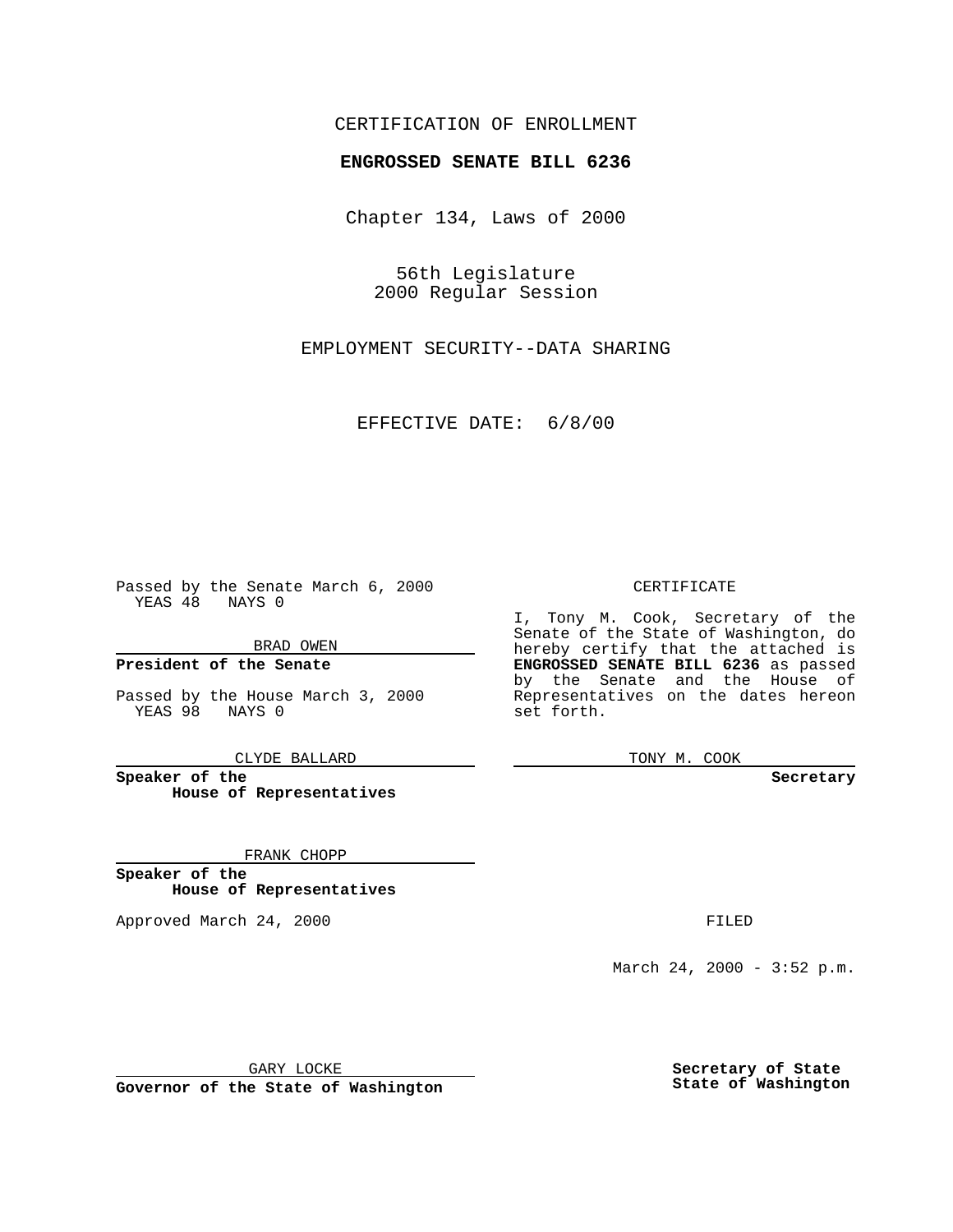# **ENGROSSED SENATE BILL 6236** \_\_\_\_\_\_\_\_\_\_\_\_\_\_\_\_\_\_\_\_\_\_\_\_\_\_\_\_\_\_\_\_\_\_\_\_\_\_\_\_\_\_\_\_\_\_\_

\_\_\_\_\_\_\_\_\_\_\_\_\_\_\_\_\_\_\_\_\_\_\_\_\_\_\_\_\_\_\_\_\_\_\_\_\_\_\_\_\_\_\_\_\_\_\_

## AS AMENDED BY THE HOUSE

Passed Legislature - 2000 Regular Session

**State of Washington 56th Legislature 2000 Regular Session**

**By** Senator Fairley; by request of Employment Security Department

Read first time 01/11/2000. Referred to Committee on Labor & Workforce Development.

 AN ACT Relating to the transfer of data for operational, evaluation, and research purposes; reenacting and amending RCW 50.13.060 and 42.17.310; creating new sections; and prescribing penalties.

BE IT ENACTED BY THE LEGISLATURE OF THE STATE OF WASHINGTON:

 NEW SECTION. **Sec. 1.** The legislature finds that individuals in need of employment and related services would be better served by integrating employment and training services to form a comprehensive network of state and local programs, called a one-stop career development system. Successful integration of employment and training services demands prompt and efficient exchange of information among service providers. The legislature further finds that efficient operation of state programs and their evaluation demand at times information held by the employment security department. Current restrictions on information exchange hamper this coordination, resulting in increased administrative costs, reduced levels of service, and fewer positive outcomes than could otherwise be achieved.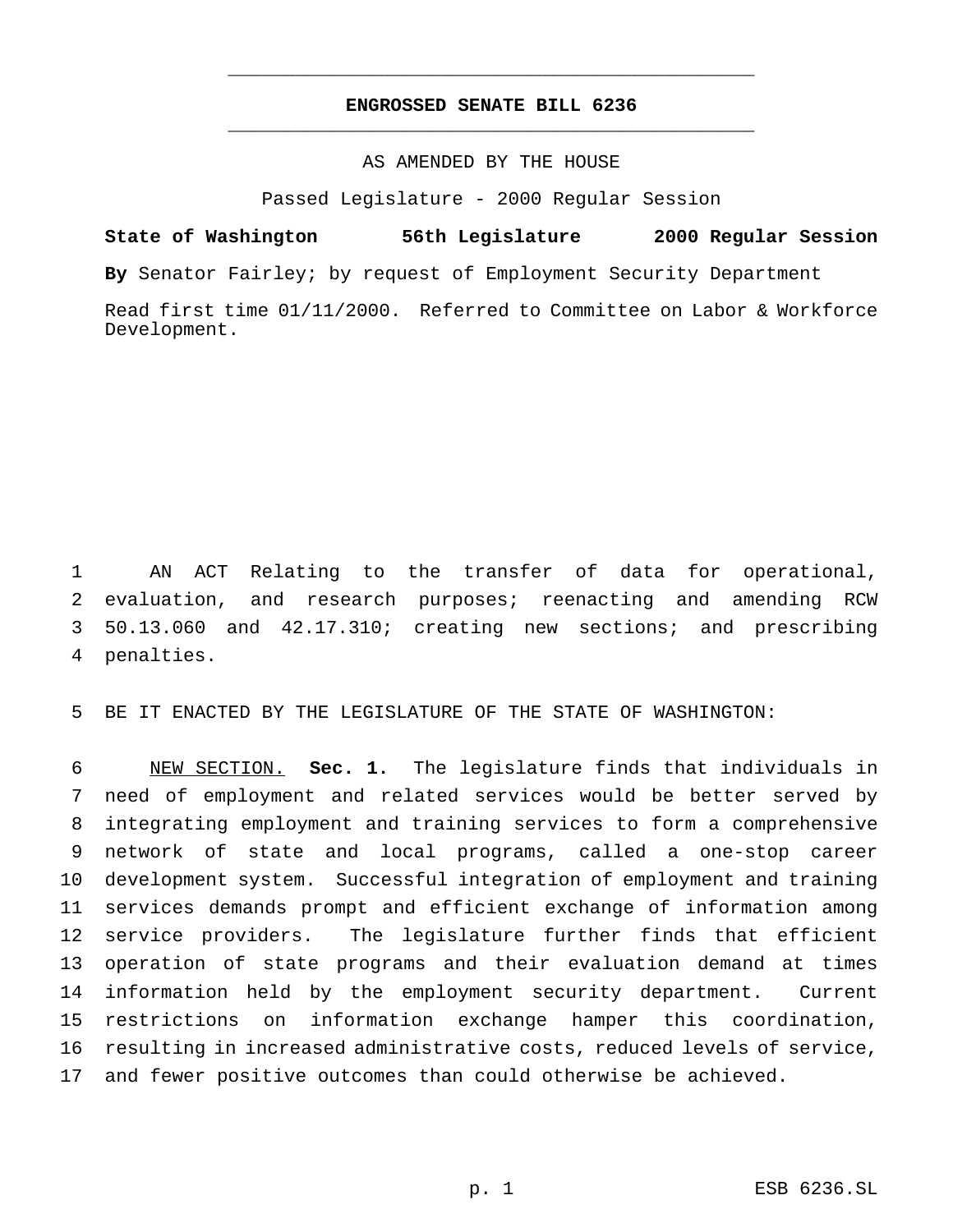**Sec. 2.** RCW 50.13.060 and 1997 c 409 s 605 and 1997 c 58 s 1004 are each reenacted and amended to read as follows:

 (1) Governmental agencies, including law enforcement agencies, prosecuting agencies, and the executive branch, whether state, local, or federal shall have access to information or records deemed private and confidential under this chapter if the information or records are needed by the agency for official purposes and:

 (a) The agency submits an application in writing to the employment security department for the records or information containing a statement of the official purposes for which the information or records are needed and specific identification of the records or information 12 sought from the department; and

 (b) The director, commissioner, chief executive, or other official of the agency has verified the need for the specific information in 15 writing either on the application or on a separate document; and

 (c) The agency requesting access has served a copy of the application for records or information on the individual or employing unit whose records or information are sought and has provided the department with proof of service. Service shall be made in a manner which conforms to the civil rules for superior court. The requesting agency shall include with the copy of the application a statement to the effect that the individual or employing unit may contact the public records officer of the employment security department to state any objections to the release of the records or information. The employment security department shall not act upon the application of the requesting agency until at least five days after service on the concerned individual or employing unit. The employment security department shall consider any objections raised by the concerned individual or employing unit in deciding whether the requesting agency needs the information or records for official purposes.

 (2) The requirements of subsections (1) and (9) of this section shall not apply to the state legislative branch. The state legislature shall have access to information or records deemed private and confidential under this chapter, if the legislature or a legislative committee finds that the information or records are necessary and for official purposes. If the employment security department does not make information or records available as provided in this subsection, the legislature may exercise its authority granted by chapter 44.16 RCW.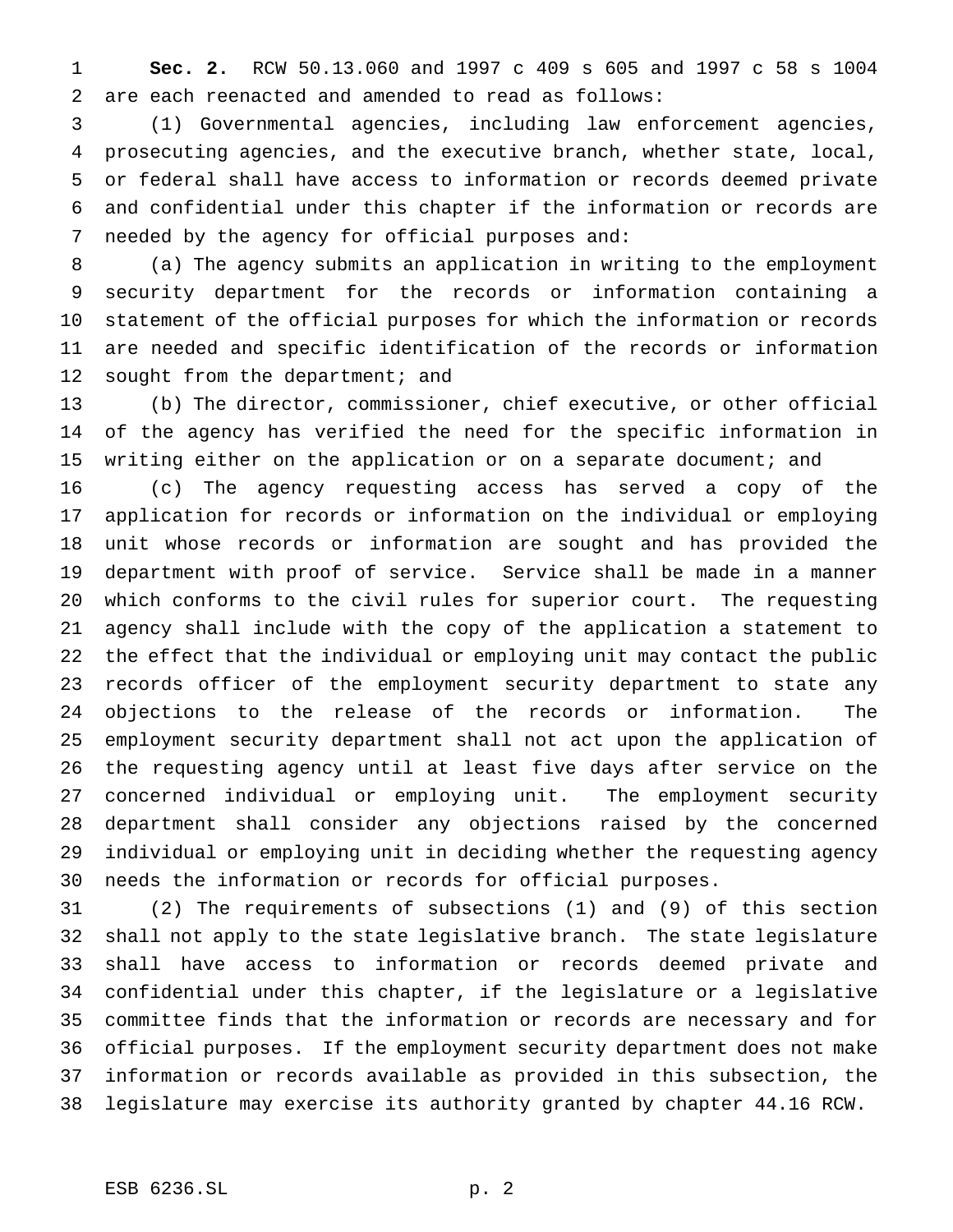(3) In cases of emergency the governmental agency requesting access shall not be required to formally comply with the provisions of subsection (1) of this section at the time of the request if the procedures required by subsection (1) of this section are complied with by the requesting agency following the receipt of any records or information deemed private and confidential under this chapter. An emergency is defined as a situation in which irreparable harm or damage could occur if records or information are not released immediately.

 (4) The requirements of subsection (1)(c) of this section shall not apply to governmental agencies where the procedures would frustrate the investigation of possible violations of criminal laws or to the release of employing unit names, addresses, number of employees, and aggregate employer wage data for the purpose of state governmental agencies preparing small business economic impact statements under chapter 19.85 RCW or preparing cost-benefit analyses under RCW 34.05.328(1)(c). Information provided by the department and held to be private and confidential under state or federal laws must not be misused or released to unauthorized parties. A person who misuses such information or releases such information to unauthorized parties is subject to the sanctions in RCW 50.13.080.

 (5) Governmental agencies shall have access to certain records or information, limited to such items as names, addresses, social security numbers, and general information about benefit entitlement or employer information possessed by the department, for comparison purposes with records or information possessed by the requesting agency to detect improper or fraudulent claims, or to determine potential tax liability or employer compliance with registration and licensing requirements. In those cases the governmental agency shall not be required to comply with subsection (1)(c) of this section, but the requirements of the 30 remainder of subsection (1) of this section must be satisfied.

 (6) Governmental agencies may have access to certain records and information, limited to employer information possessed by the department for purposes authorized in chapter 50.38 RCW. Access to these records and information is limited to only those individuals conducting authorized statistical analysis, research, and evaluation studies. Only in cases consistent with the purposes of chapter 50.38 RCW are government agencies not required to comply with subsection (1)(c) of this section, but the requirements of the remainder of subsection (1) of this section must be satisfied. Information provided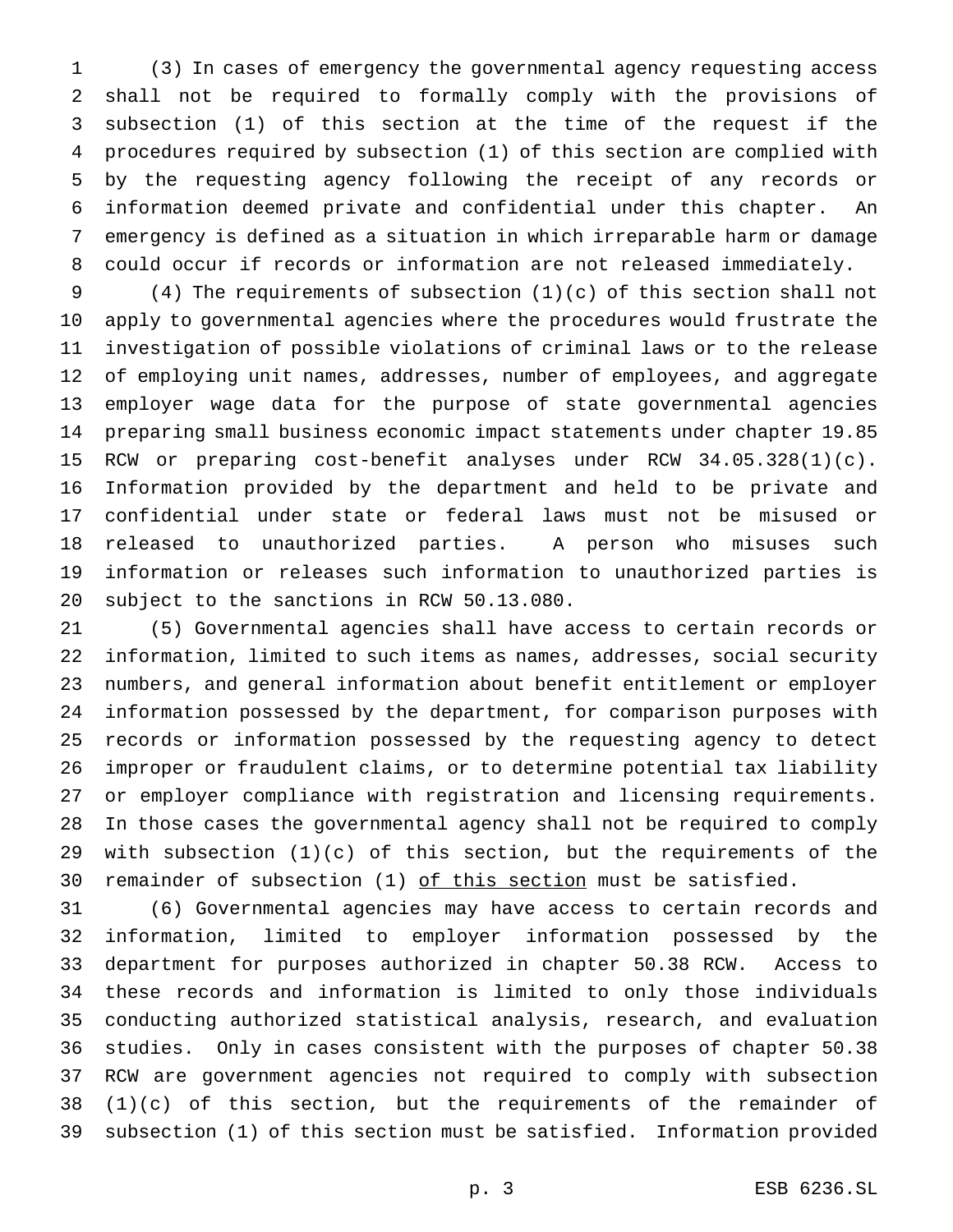by the department and held to be private and confidential under state or federal laws shall not be misused or released to unauthorized parties subject to the sanctions in RCW 50.13.080.

 (7) Disclosure to governmental agencies of information or records obtained by the employment security department from the federal government shall be governed by any applicable federal law or any agreement between the federal government and the employment security department where so required by federal law. When federal law does not apply to the records or information state law shall control.

10 (8) The department may provide information for purposes of statistical analysis and evaluation of the WorkFirst program or any 12 successor state welfare program $((-))$  to the department of social and health services, the office of financial management, and other governmental entities with oversight or evaluation responsibilities for 15 the program ((shall have access to employer wage information on clients in the program whose names and social security numbers are provided to 17 the department)) in accordance with RCW 43.20A.080. The confidential 18 information provided by the department shall remain the property of the 19 department and may be used by the authorized requesting agencies only for statistical analysis, research, and evaluation purposes as provided in RCW 74.08A.410 and 74.08A.420. The department of social and health 22 services  $((\frac{1}{18}))$ , the office of financial management, or other governmental entities with oversight or evaluation responsibilities for 24 the program are not required to comply with subsection  $(1)(c)$  of this section, but the requirements of the remainder of subsection (1) of 26 this section and applicable federal laws and regulations must be satisfied. The confidential information used for evaluation and analysis of welfare reform supplied to the authorized requesting 29 entities with regard to the WorkFirst program or any successor state welfare program are exempt from public inspection and copying under RCW 42.17.310.

 (9) The disclosure of any records or information by a governmental agency which has obtained the records or information under this section is prohibited unless the disclosure is directly connected to the official purpose for which the records or information were obtained. (10) In conducting periodic salary or fringe benefit studies pursuant to law, the department of personnel shall have access to records of the employment security department as may be required for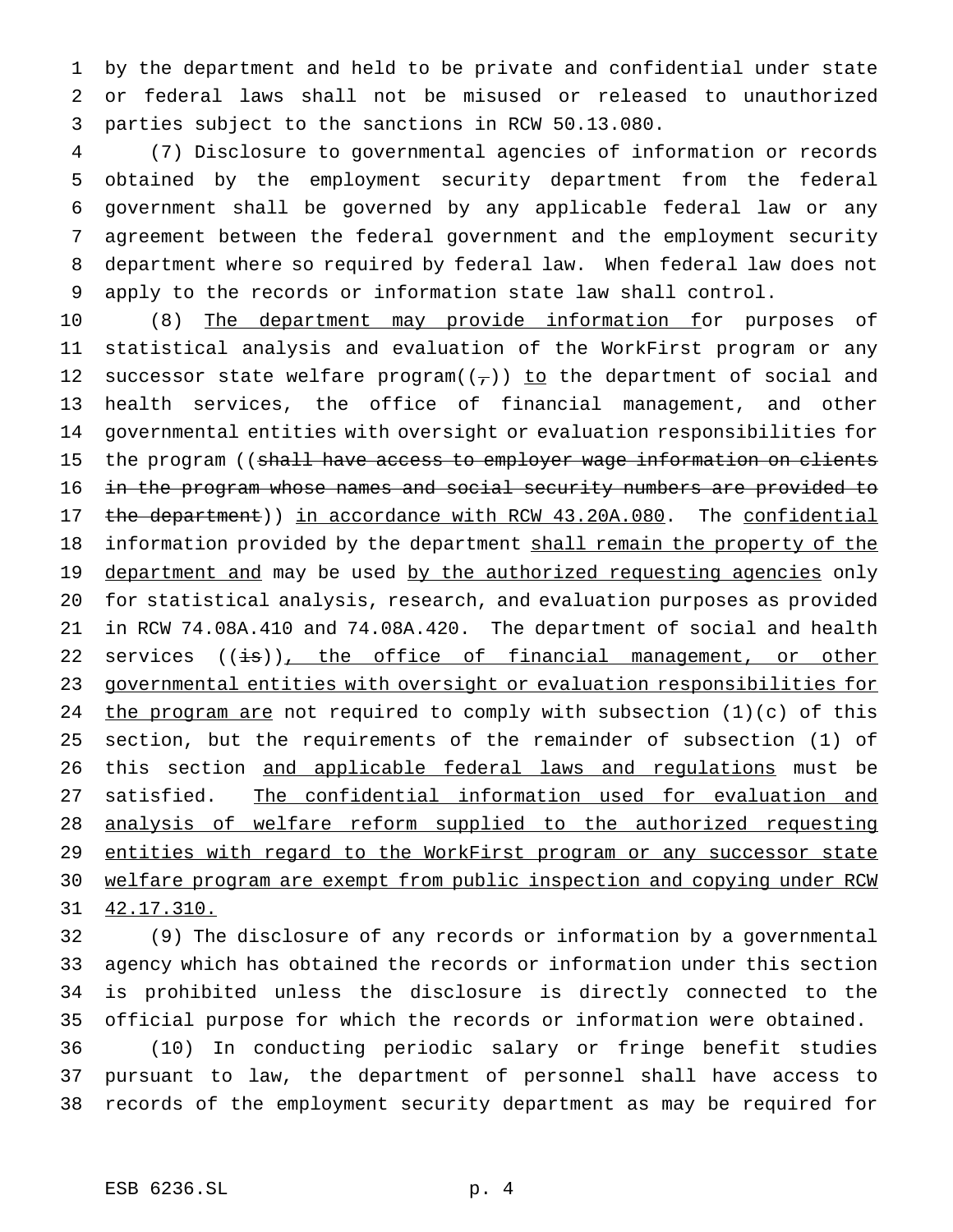such studies. For such purposes, the requirements of subsection (1)(c) of this section need not apply.

 (11) (a) To promote the reemployment of job seekers, the commissioner may enter into data-sharing contracts with partners of the one-stop career development system. The contracts shall provide for the transfer of data only to the extent that the transfer is necessary for the efficient provisions of work force programs, including but not 8 limited to public labor exchange, unemployment insurance, worker training and retraining, vocational rehabilitation, vocational 10 education, adult education, transition from public assistance, and 11 support services. The transfer of information under contracts with 12 one-stop partners is exempt from subsection (1)(c) of this section.

 (b) An individual who applies for services from the department and whose information will be shared under (a) of this subsection (11) must be notified that his or her private and confidential information in the 16 department's records will be shared among the one-stop partners to facilitate the delivery of one-stop services to the individual. The notice must advise the individual that he or she may request that 19 private and confidential information not be shared among the one-stop partners and the department must honor the request. In addition, the notice must:

 (i) Advise the individual that if he or she requests that private and confidential information not be shared among one-stop partners, the 24 request will in no way affect eligibility for services;

 (ii) Describe the nature of the information to be shared, the general use of the information by one-stop partner representatives, and 27 among whom the information will be shared;

 (iii) Inform the individual that shared information will be used 29 only for the purpose of delivering one-stop services and that further disclosure of the information is prohibited under contract and is not 31 subject to disclosure under RCW 42.17.310; and

 (iv) Be provided in English and an alternative language selected by the one-stop center or job service center as appropriate for the community where the center is located.

 If the notice is provided in-person, the individual who does not want private and confidential information shared among the one-stop partners must immediately advise the one-stop partner representative of that decision. The notice must be provided to an individual who applies for services telephonically, electronically, or by mail, in a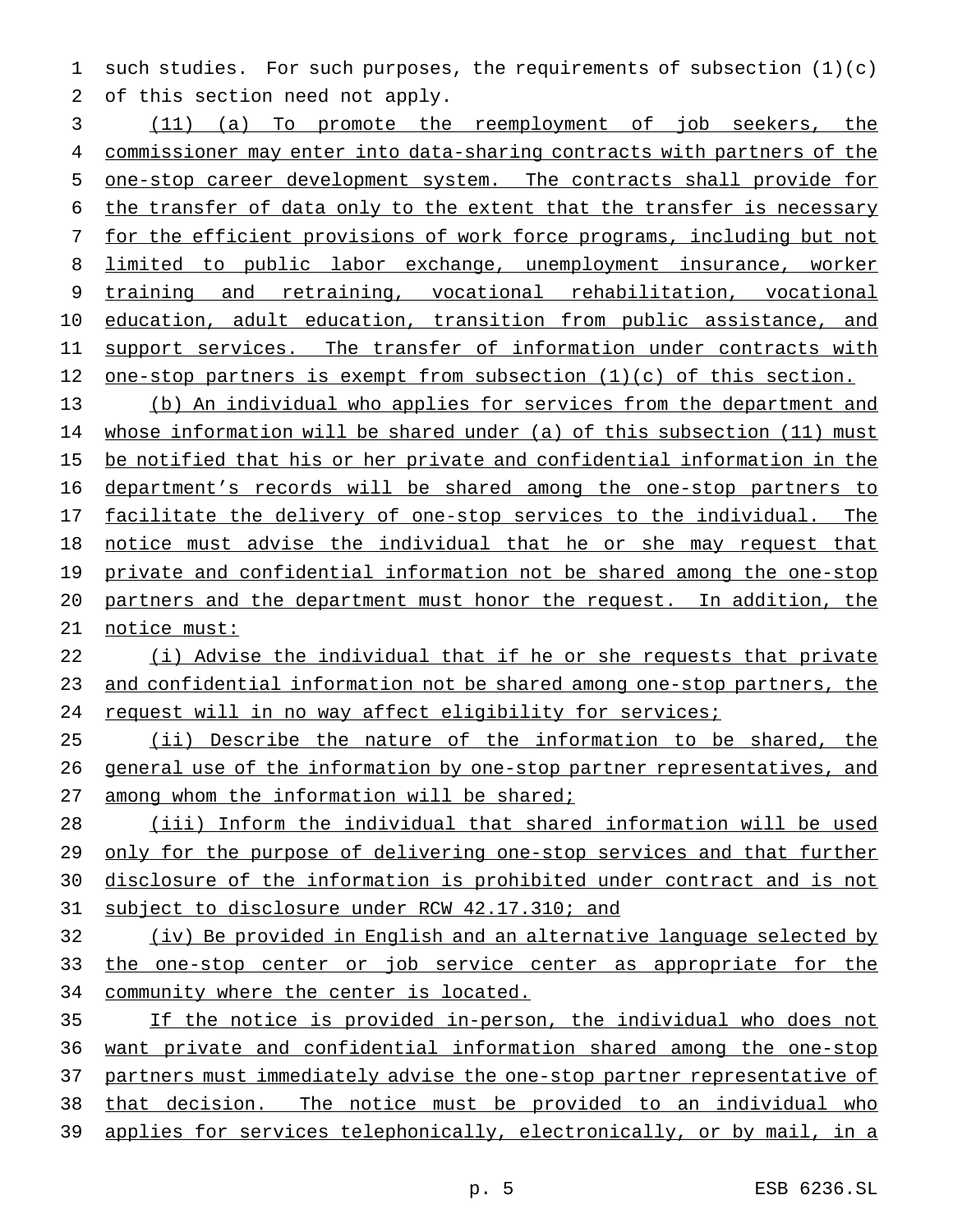suitable format and within a reasonable time after applying for services, which shall be no later than ten working days from the department's receipt of the application for services. A one-stop 4 representative must be available to answer specific questions regarding the nature, extent, and purpose for which the information may be shared.

 (12) To facilitate improved operation and evaluation of state programs, the commissioner may enter into data-sharing contracts with other state agencies only to the extent that such transfer is necessary 10 for the efficient operation or evaluation of outcomes for those 11 programs. The transfer of information by contract under this 12 subsection is exempt from subsection (1)(c) of this section.

 (13) The misuse or unauthorized release of records or information 14 by any person or organization to which access is permitted by this 15 chapter subjects the person or organization to a civil penalty of five thousand dollars and other applicable sanctions under state and federal 17 law. Suit to enforce this section shall be brought by the attorney 18 general and the amount of any penalties collected shall be paid into 19 the employment security department administrative contingency fund. The attorney general may recover reasonable attorneys' fees for any action brought to enforce this section.

 **Sec. 3.** RCW 42.17.310 and 1999 c 326 s 3, 1999 c 290 s 1, and 1999 c 215 s 1 are each reenacted and amended to read as follows:

(1) The following are exempt from public inspection and copying:

 (a) Personal information in any files maintained for students in public schools, patients or clients of public institutions or public health agencies, or welfare recipients.

 (b) Personal information in files maintained for employees, appointees, or elected officials of any public agency to the extent that disclosure would violate their right to privacy.

 (c) Information required of any taxpayer in connection with the assessment or collection of any tax if the disclosure of the information to other persons would (i) be prohibited to such persons by RCW 84.08.210, 82.32.330, 84.40.020, or 84.40.340 or (ii) violate the taxpayer's right to privacy or result in unfair competitive disadvantage to the taxpayer.

 (d) Specific intelligence information and specific investigative records compiled by investigative, law enforcement, and penology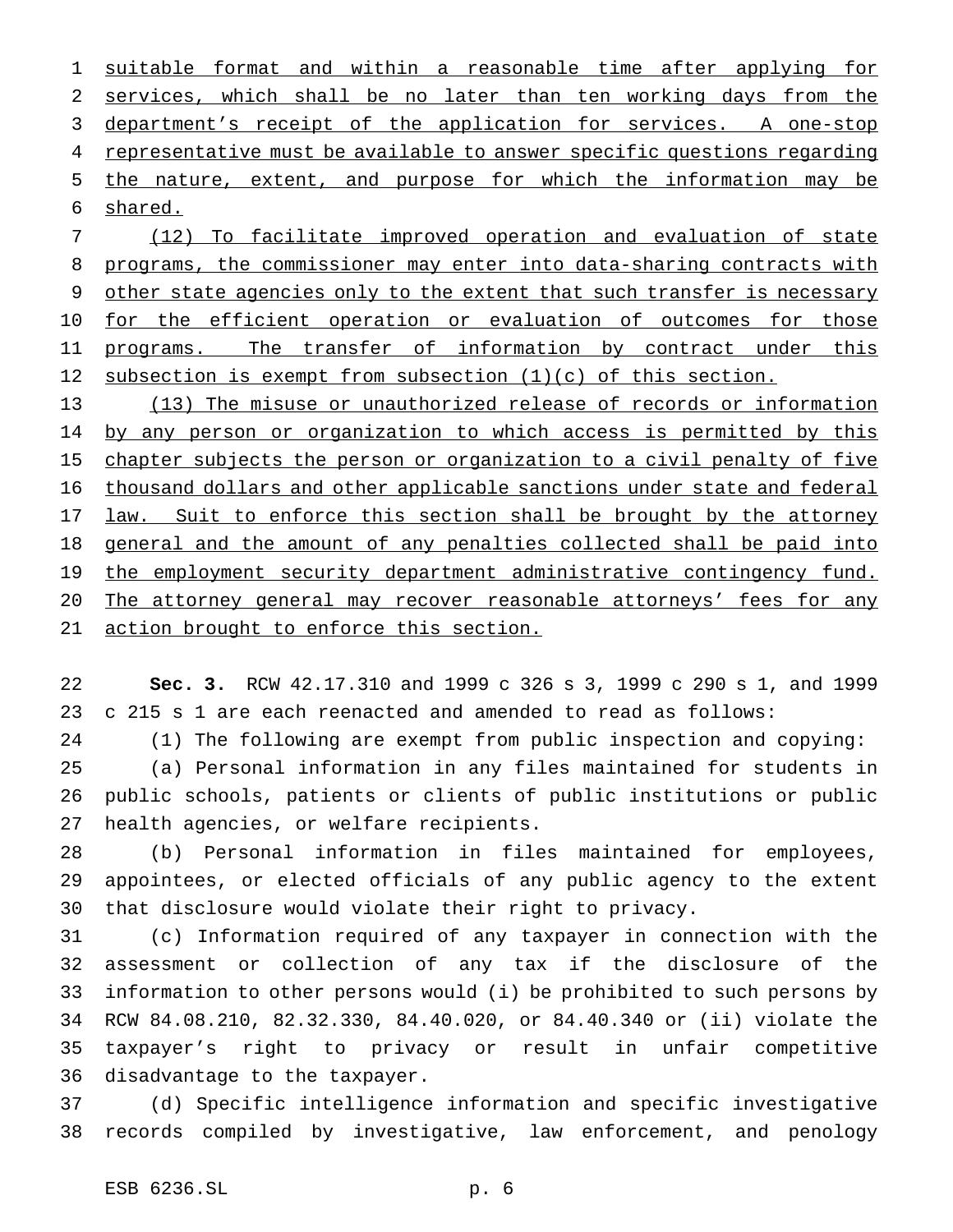agencies, and state agencies vested with the responsibility to discipline members of any profession, the nondisclosure of which is essential to effective law enforcement or for the protection of any person's right to privacy.

 (e) Information revealing the identity of persons who are witnesses to or victims of crime or who file complaints with investigative, law enforcement, or penology agencies, other than the public disclosure commission, if disclosure would endanger any person's life, physical safety, or property. If at the time a complaint is filed the complainant, victim or witness indicates a desire for disclosure or nondisclosure, such desire shall govern. However, all complaints filed with the public disclosure commission about any elected official or candidate for public office must be made in writing and signed by the complainant under oath.

 (f) Test questions, scoring keys, and other examination data used to administer a license, employment, or academic examination.

 (g) Except as provided by chapter 8.26 RCW, the contents of real estate appraisals, made for or by any agency relative to the acquisition or sale of property, until the project or prospective sale is abandoned or until such time as all of the property has been acquired or the property to which the sale appraisal relates is sold, but in no event shall disclosure be denied for more than three years after the appraisal.

 (h) Valuable formulae, designs, drawings, computer source code or object code, and research data obtained by any agency within five years of the request for disclosure when disclosure would produce private gain and public loss.

 (i) Preliminary drafts, notes, recommendations, and intra-agency memorandums in which opinions are expressed or policies formulated or recommended except that a specific record shall not be exempt when publicly cited by an agency in connection with any agency action.

 (j) Records which are relevant to a controversy to which an agency is a party but which records would not be available to another party under the rules of pretrial discovery for causes pending in the superior courts.

 (k) Records, maps, or other information identifying the location of archaeological sites in order to avoid the looting or depredation of such sites.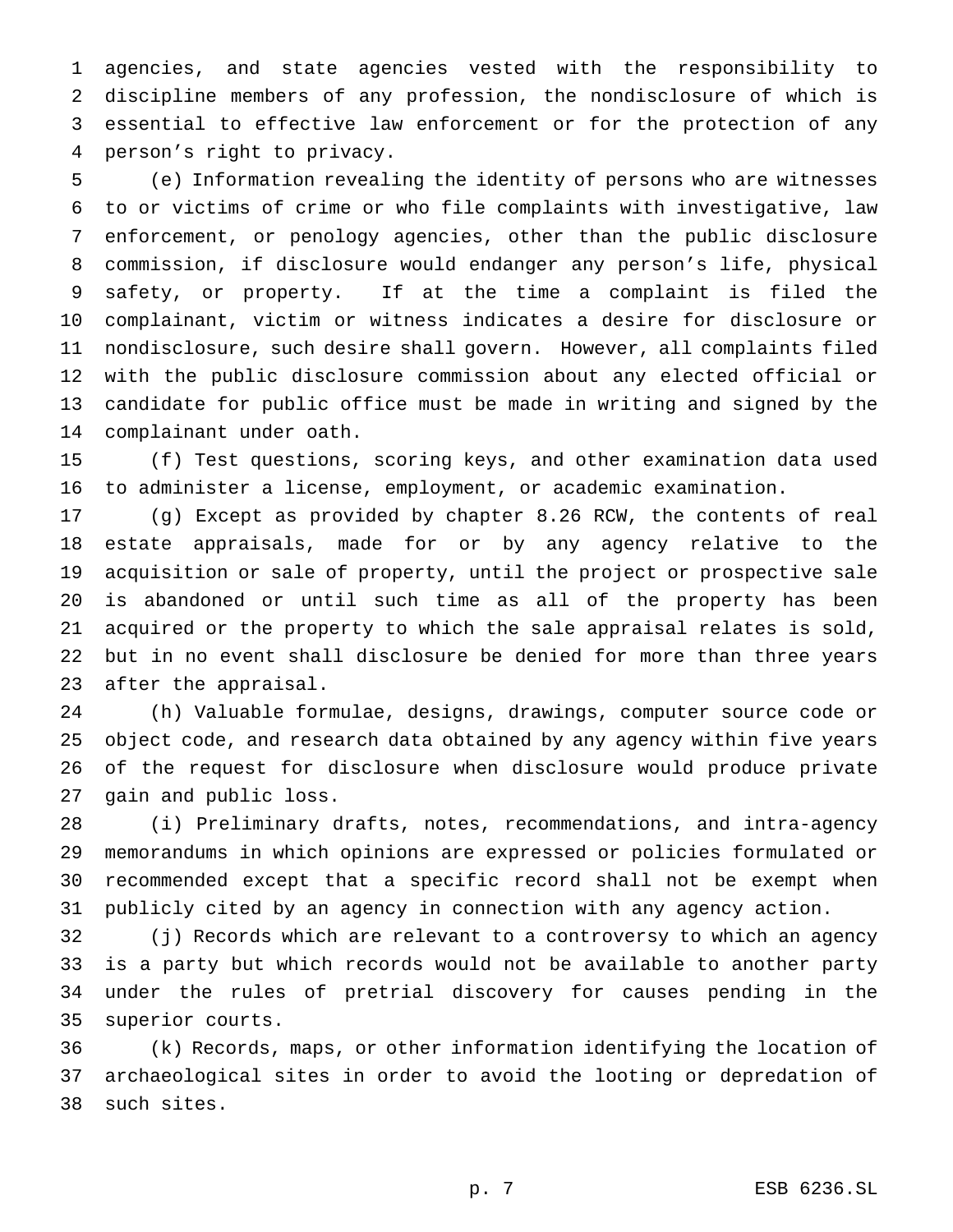(l) Any library record, the primary purpose of which is to maintain control of library materials, or to gain access to information, which discloses or could be used to disclose the identity of a library user.

 (m) Financial information supplied by or on behalf of a person, firm, or corporation for the purpose of qualifying to submit a bid or proposal for (i) a ferry system construction or repair contract as required by RCW 47.60.680 through 47.60.750 or (ii) highway construction or improvement as required by RCW 47.28.070.

 (n) Railroad company contracts filed prior to July 28, 1991, with the utilities and transportation commission under RCW 81.34.070, except that the summaries of the contracts are open to public inspection and copying as otherwise provided by this chapter.

 (o) Financial and commercial information and records supplied by private persons pertaining to export services provided pursuant to chapter 43.163 RCW and chapter 53.31 RCW, and by persons pertaining to export projects pursuant to RCW 43.23.035.

 (p) Financial disclosures filed by private vocational schools under chapters 28B.85 and 28C.10 RCW.

 (q) Records filed with the utilities and transportation commission or attorney general under RCW 80.04.095 that a court has determined are confidential under RCW 80.04.095.

 (r) Financial and commercial information and records supplied by businesses or individuals during application for loans or program services provided by chapters 43.163, 43.160, 43.330, and 43.168 RCW, or during application for economic development loans or program services provided by any local agency.

 (s) Membership lists or lists of members or owners of interests of units in timeshare projects, subdivisions, camping resorts, condominiums, land developments, or common-interest communities affiliated with such projects, regulated by the department of licensing, in the files or possession of the department.

 (t) All applications for public employment, including the names of applicants, resumes, and other related materials submitted with respect to an applicant.

 (u) The residential addresses and residential telephone numbers of employees or volunteers of a public agency which are held by the agency in personnel records, employment or volunteer rosters, or mailing lists of employees or volunteers.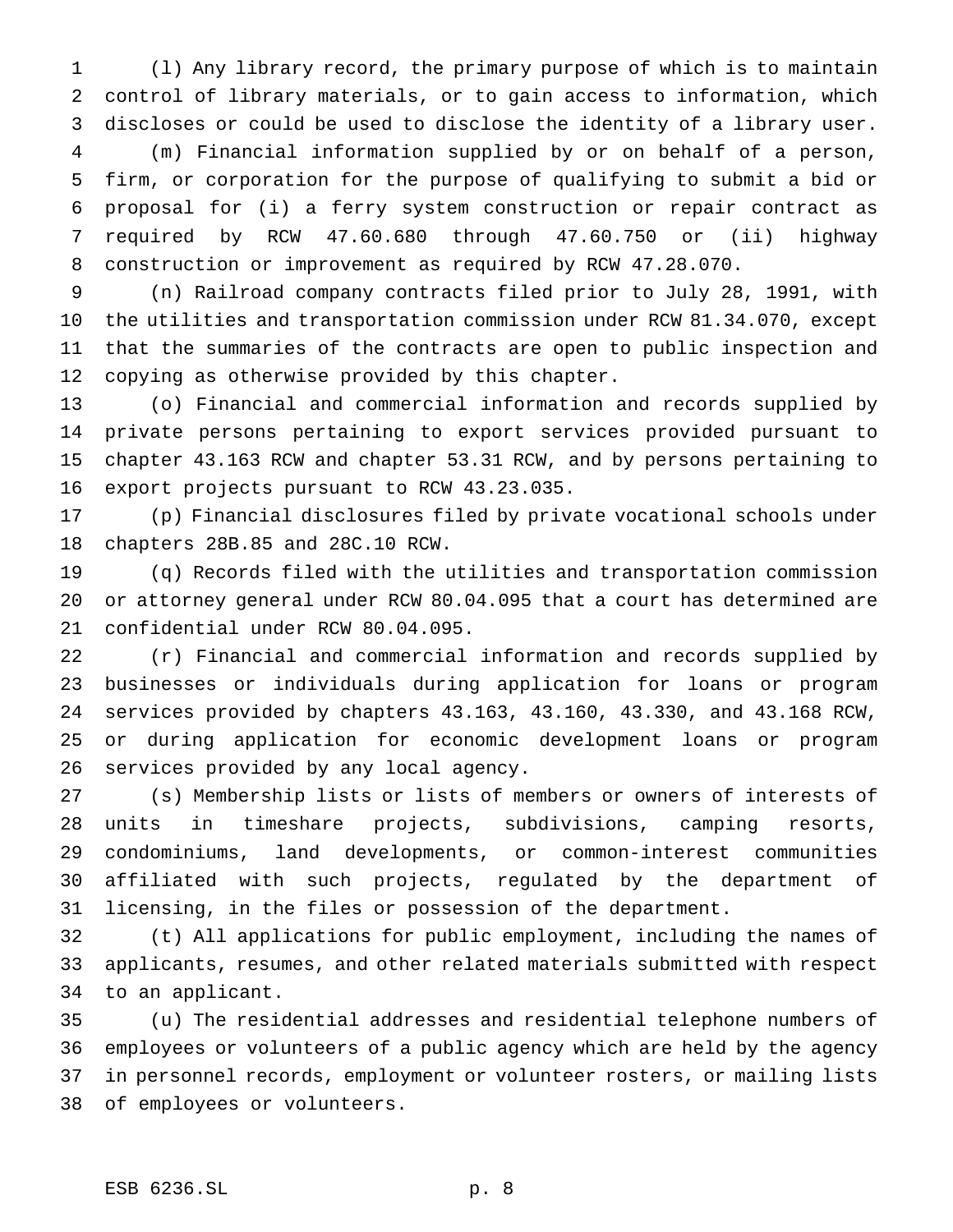(v) The residential addresses and residential telephone numbers of the customers of a public utility contained in the records or lists held by the public utility of which they are customers, except that this information may be released to the division of child support or the agency or firm providing child support enforcement for another state under Title IV-D of the federal social security act, for the establishment, enforcement, or modification of a support order.

 (w)(i) The federal social security number of individuals governed under chapter 18.130 RCW maintained in the files of the department of health, except this exemption does not apply to requests made directly to the department from federal, state, and local agencies of government, and national and state licensing, credentialing, investigatory, disciplinary, and examination organizations; (ii) the current residential address and current residential telephone number of a health care provider governed under chapter 18.130 RCW maintained in the files of the department, if the provider requests that this information be withheld from public inspection and copying, and provides to the department an accurate alternate or business address and business telephone number. On or after January 1, 1995, the current residential address and residential telephone number of a 21 health care provider governed under RCW ((18.130.140)) 18.130.040 maintained in the files of the department shall automatically be withheld from public inspection and copying unless the provider specifically requests the information be released, and except as provided for under RCW 42.17.260(9).

 (x) Information obtained by the board of pharmacy as provided in RCW 69.45.090.

 (y) Information obtained by the board of pharmacy or the department of health and its representatives as provided in RCW 69.41.044, 69.41.280, and 18.64.420.

 (z) Financial information, business plans, examination reports, and any information produced or obtained in evaluating or examining a business and industrial development corporation organized or seeking certification under chapter 31.24 RCW.

 (aa) Financial and commercial information supplied to the state investment board by any person when the information relates to the investment of public trust or retirement funds and when disclosure would result in loss to such funds or in private loss to the providers of this information.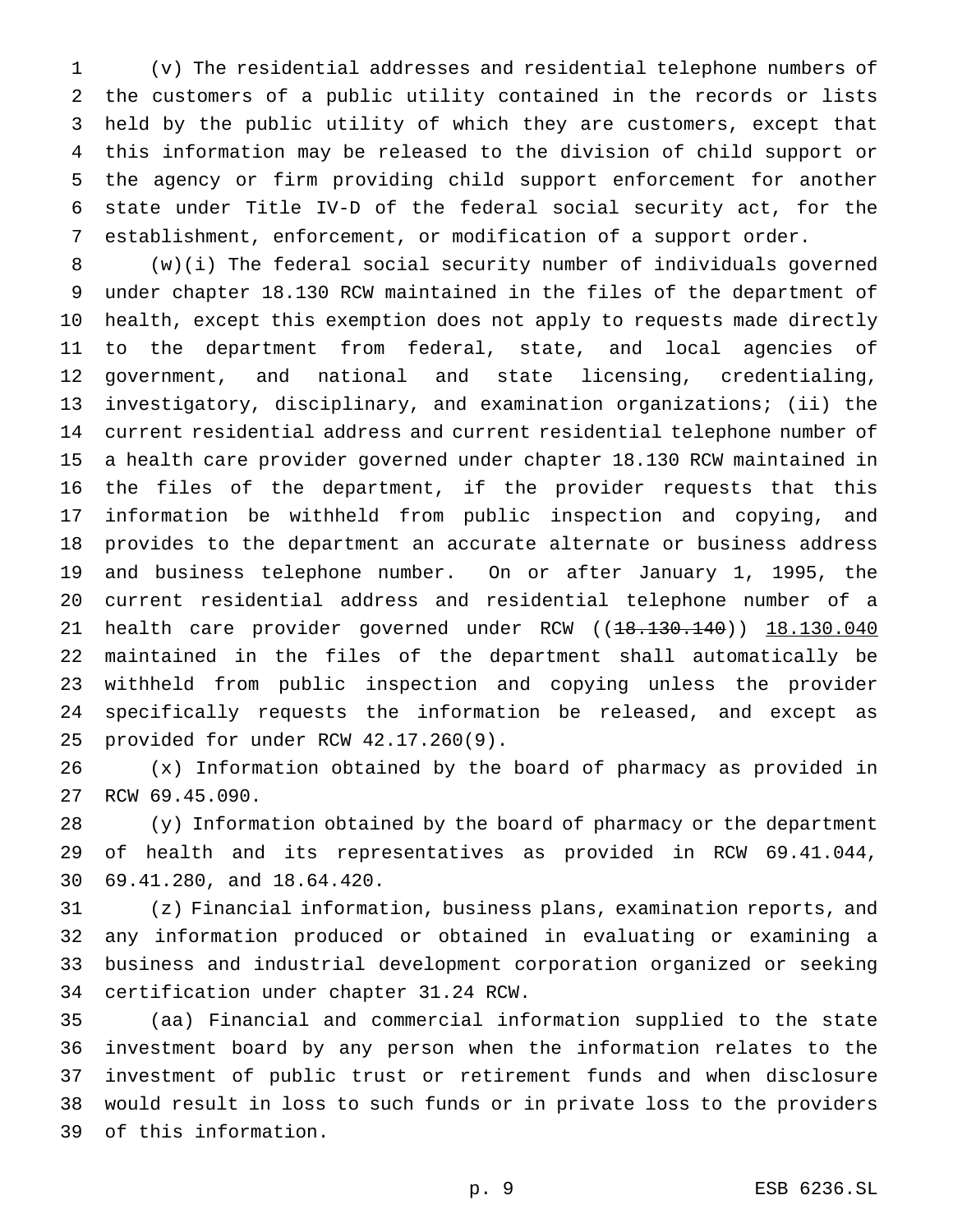(bb) Financial and valuable trade information under RCW 51.36.120. (cc) Client records maintained by an agency that is a domestic violence program as defined in RCW 70.123.020 or 70.123.075 or a rape crisis center as defined in RCW 70.125.030.

 (dd) Information that identifies a person who, while an agency employee: (i) Seeks advice, under an informal process established by the employing agency, in order to ascertain his or her rights in connection with a possible unfair practice under chapter 49.60 RCW against the person; and (ii) requests his or her identity or any identifying information not be disclosed.

 (ee) Investigative records compiled by an employing agency conducting a current investigation of a possible unfair practice under chapter 49.60 RCW or of a possible violation of other federal, state, or local laws prohibiting discrimination in employment.

 (ff) Business related information protected from public inspection and copying under RCW 15.86.110.

 (gg) Financial, commercial, operations, and technical and research information and data submitted to or obtained by the clean Washington center in applications for, or delivery of, program services under chapter 70.95H RCW.

 (hh) Information and documents created specifically for, and collected and maintained by a quality improvement committee pursuant to RCW 43.70.510, regardless of which agency is in possession of the information and documents.

 (ii) Personal information in files maintained in a data base created under RCW 43.07.360.

 (jj) Financial and commercial information requested by the public stadium authority from any person or organization that leases or uses the stadium and exhibition center as defined in RCW 36.102.010.

 (kk) Names of individuals residing in emergency or transitional housing that are furnished to the department of revenue or a county assessor in order to substantiate a claim for property tax exemption under RCW 84.36.043.

 (ll) The names, residential addresses, residential telephone numbers, and other individually identifiable records held by an agency in relation to a vanpool, carpool, or other ride-sharing program or service. However, these records may be disclosed to other persons who apply for ride-matching services and who need that information in order to identify potential riders or drivers with whom to share rides.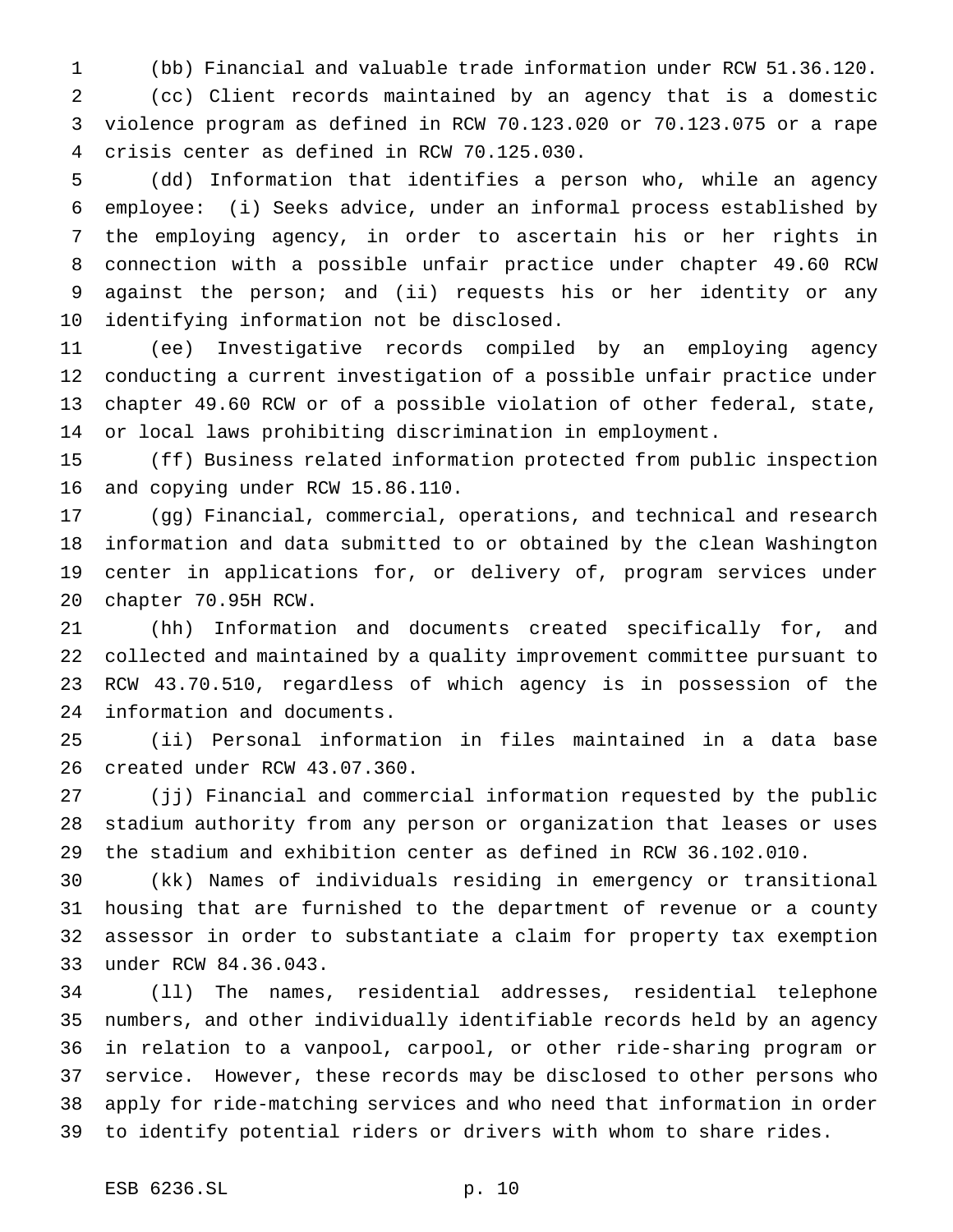(mm) The personally identifying information of current or former participants or applicants in a paratransit or other transit service operated for the benefit of persons with disabilities or elderly persons.

 (nn) The personally identifying information of persons who acquire and use transit passes and other fare payment media including, but not limited to, stored value smart cards and magnetic strip cards, except that an agency may disclose this information to a person, employer, educational institution, or other entity that is responsible, in whole or in part, for payment of the cost of acquiring or using a transit pass or other fare payment media, or to the news media when reporting on public transportation or public safety. This information may also be disclosed at the agency's discretion to governmental agencies or groups concerned with public transportation or public safety.

 (oo) Proprietary financial and commercial information that the submitting entity, with review by the department of health, specifically identifies at the time it is submitted and that is provided to or obtained by the department of health in connection with an application for, or the supervision of, an antitrust exemption sought by the submitting entity under RCW 43.72.310. If a request for such information is received, the submitting entity must be notified of the request. Within ten business days of receipt of the notice, the submitting entity shall provide a written statement of the continuing need for confidentiality, which shall be provided to the requester. Upon receipt of such notice, the department of health shall continue to treat information designated under this section as exempt from disclosure. If the requester initiates an action to compel disclosure under this chapter, the submitting entity must be joined as a party to demonstrate the continuing need for confidentiality.

 (pp) Records maintained by the board of industrial insurance appeals that are related to appeals of crime victims' compensation claims filed with the board under RCW 7.68.110.

 (qq) Financial and commercial information supplied by or on behalf of a person, firm, corporation, or entity under chapter 28B.95 RCW relating to the purchase or sale of tuition units and contracts for the purchase of multiple tuition units.

 (rr) Any records of investigative reports prepared by any state, county, municipal, or other law enforcement agency pertaining to sex offenses contained in chapter 9A.44 RCW or sexually violent offenses as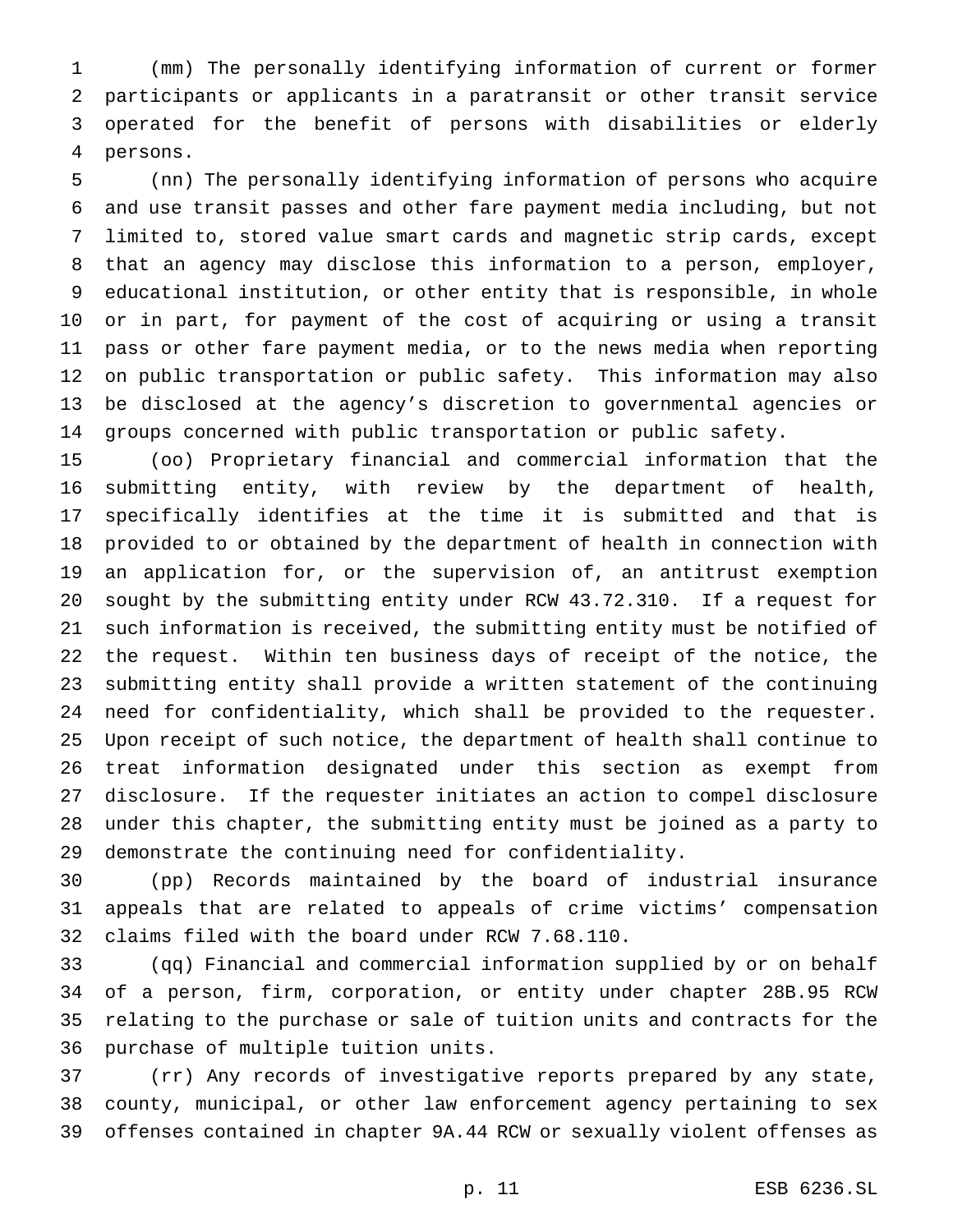defined in RCW 71.09.020, which have been transferred to the Washington association of sheriffs and police chiefs for permanent electronic retention and retrieval pursuant to RCW 40.14.070(2)(b).

 (ss) Records maintained by the employment security department and subject to chapter 50.13 RCW if provided to another individual or organization for operational, research, or evaluation purposes.

 (tt) Individually identifiable information received by the work force training and education coordinating board for research or evaluation purposes.

 (2) Except for information described in subsection (1)(c)(i) of this section and confidential income data exempted from public inspection pursuant to RCW 84.40.020, the exemptions of this section are inapplicable to the extent that information, the disclosure of which would violate personal privacy or vital governmental interests, can be deleted from the specific records sought. No exemption may be construed to permit the nondisclosure of statistical information not descriptive of any readily identifiable person or persons.

 (3) Inspection or copying of any specific records exempt under the provisions of this section may be permitted if the superior court in the county in which the record is maintained finds, after a hearing with notice thereof to every person in interest and the agency, that the exemption of such records is clearly unnecessary to protect any individual's right of privacy or any vital governmental function.

 (4) Agency responses refusing, in whole or in part, inspection of any public record shall include a statement of the specific exemption authorizing the withholding of the record (or part) and a brief explanation of how the exemption applies to the record withheld.

 NEW SECTION. **Sec. 4.** If any part of this act is found to be in conflict with federal requirements that are a prescribed condition to the allocation of federal funds to the state or the eligibility of employers in this state for federal unemployment tax credits, the conflicting part of this act is inoperative solely to the extent of the conflict, and the finding or determination does not affect the operation of the remainder of this act. Rules adopted under this act must meet federal requirements that are a necessary condition to the receipt of federal funds by the state or the granting of federal unemployment tax credits to employers in this state.